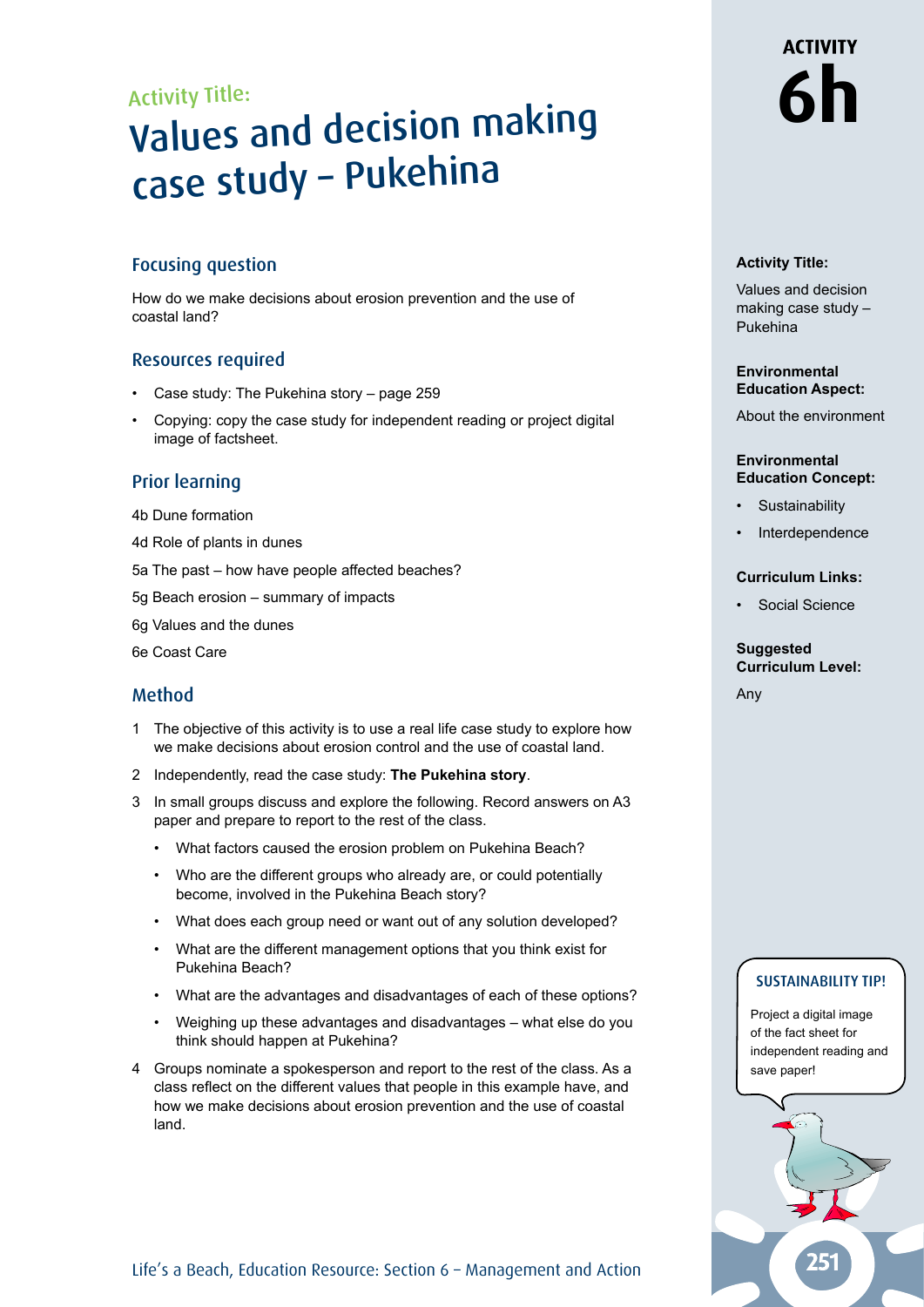#### Possible next steps

- Find out what has happened since September 2006 at Pukehina Beach. Explore how the solution compares to those developed by your groups.
- 6i Values role play a role play activity exploring how different people value dunes and how these values can result in conflict in natural resource allocation and environmental decision making situations.
- 6j Coastal protection different management options an activity exploring different courses of action for different beach scenarios.
- 6m Developing a plan for action to protect the local beach an activity designed to draw together learning from the six themes. The activity requires reflection on what has been learned, inquiry into the state of a local beach and development and implementation of a plan for action for beach protection/enhancement.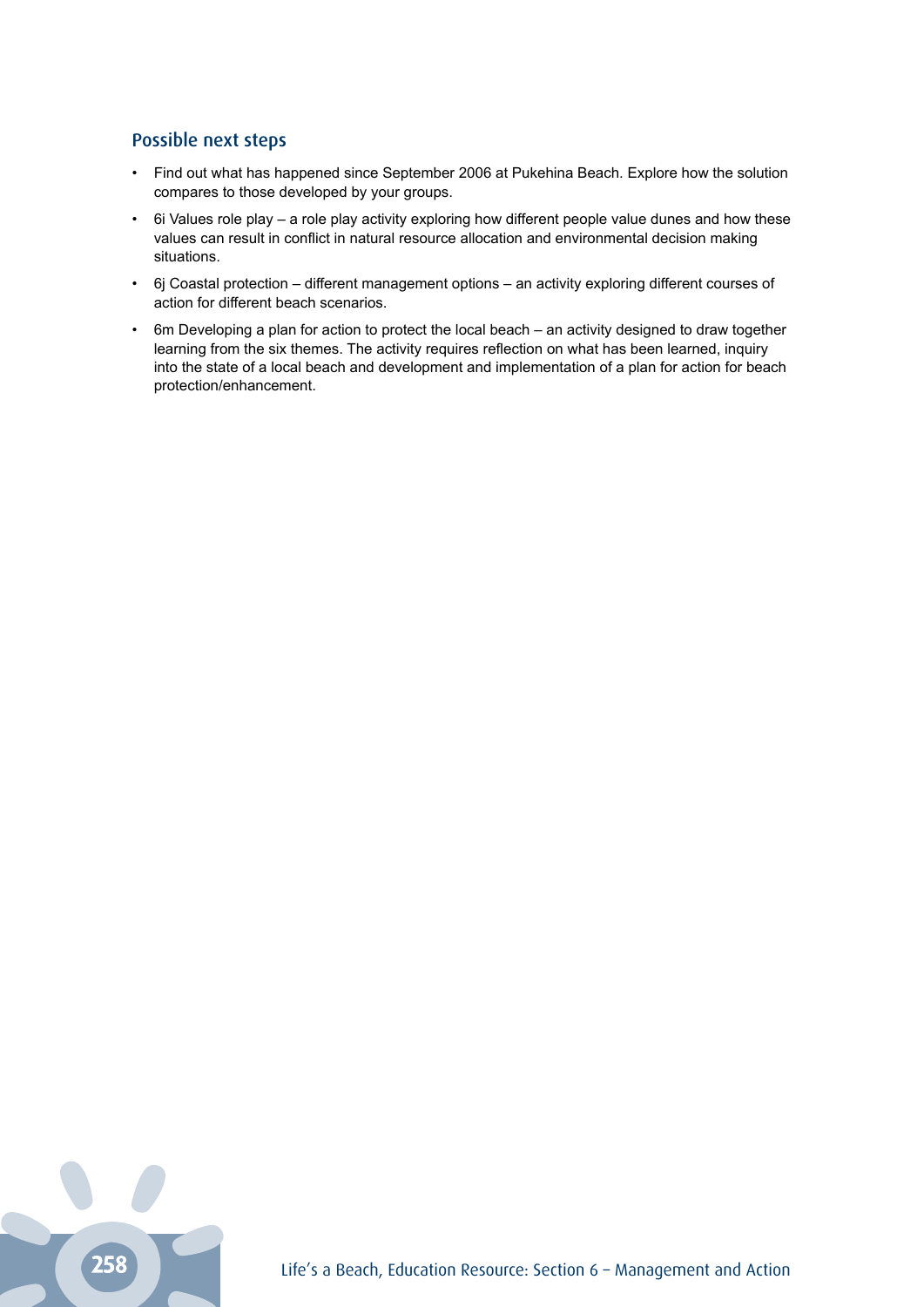Pukehina Beach (looking towards Whakatāne)

## *Case study: The Pukehina story*

*This is the story of Pukehina Beach – as told to the Coast Care Coordinator*

"Pukehina Beach is at risk from serious erosion. Looking at it today we can see how erosion processes have been started by human activity.

Early grazing of stock across the whole beach has removed the vegetative cover of the front dune area. Cattle, sheep and probably rabbits have grazed Pukehina Beach and totally destroyed the cover on the front dunes. So really what's happened is that all the dune sand has been blown inland to form very high unstable dunes (see picture below). The same situation occurs down in Ōpōtiki at Hikuwai. At Pukehina this situation will continue as long as the dunes are being dominated by introduced species, such as marram, ice plant and daisies. They originally probably helped the

dunes build so high. Marram accumulates sand on the crest of the dune rather than on the front slope. Much of the marram has now died off but the high dune legacy remains.





On 18 September 2005 a combination of low barometric pressure, high King tides and a strong easterly swell caused dune erosion that left many Pukehina beachfront residents very concerned. Some houses have been built too close to the beach at Pukehina and during these heavy seas the unnaturally steep dunes retreated as far back as private property boundaries. Many Pukehina residents remember another similar

storm in July 2000, which eroded dunes at different portions of the beach. Environment Bay of Plenty [Bay of Plenty Regional Council] approved residents' request to renourish their beach with clean sand from the Pongakawa stream (already dredged for drainage purposes). Negotiations continue amongst the residents with this proposal.

*(Source: Coast Care News, Issue 13, Summer 2006).*



*Working together to care for our coast – Kia ngatahi te tiaki takutai*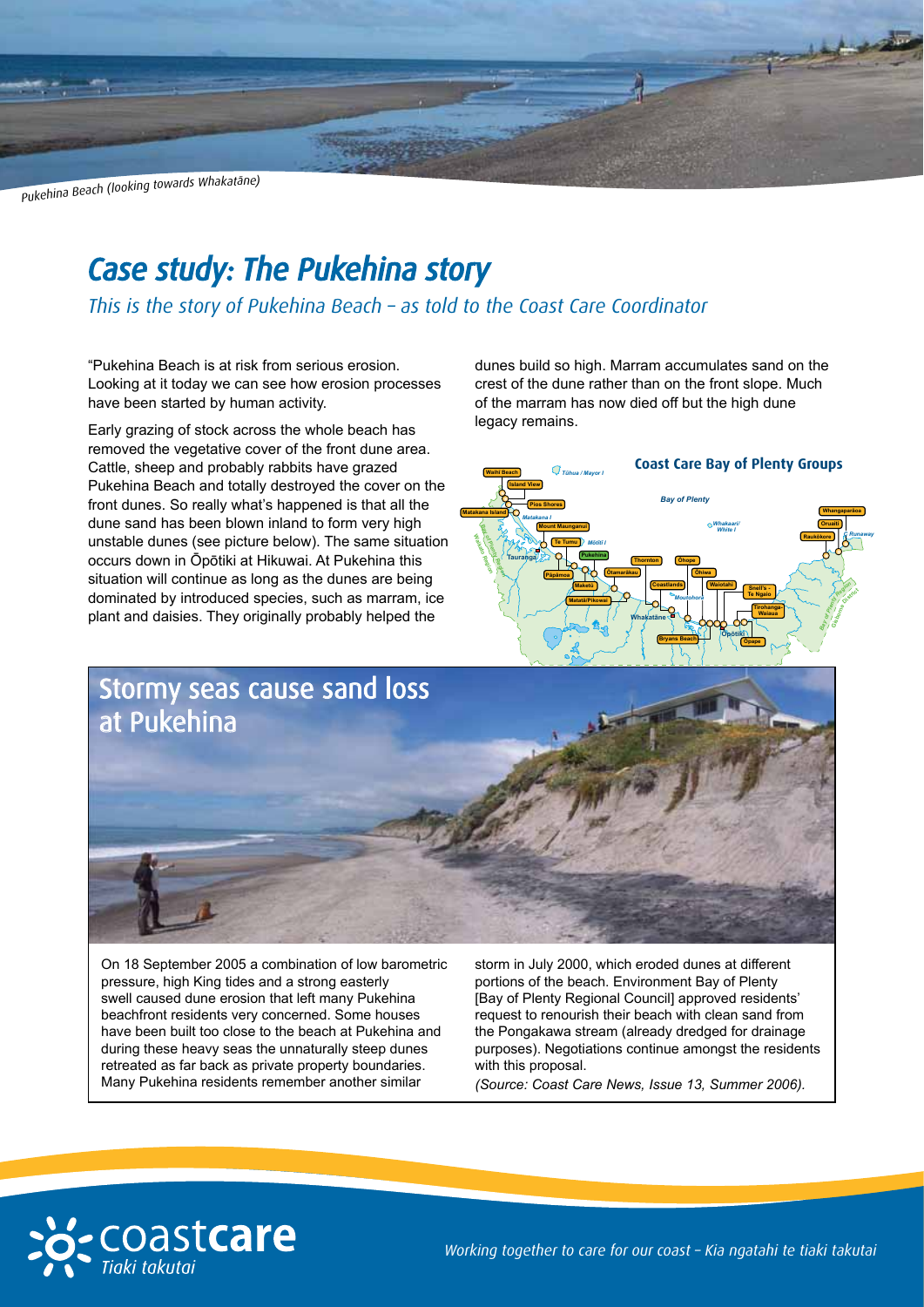

But to compound all of this, now the farmers inland – who have a flooding problem on their low lying land – have formed a group called the Waihī Drainage Society. That society has been given permission to keep the Pongakawa canal dredged. The Pongakawa canal was originally a stream which ran out into the little Waihī estuary. This estuary then fed onto Pukehina Beach.

You have to think here for a moment – where does sand on the beach come from? Well, a lot of it comes from eroded material that is washed down rivers and streams. By keeping that canal dredged they are removing sand that would naturally replenish Pukehina Beach.

The volume of sand dredged is around about 4,000 cubic metres per year. This limits the amount of sand that can be supplied to Pukehina Beach. They dredge it out of the canal and dump it on the side of the banks, then take it away and sell it.

So at Pukehina Beach you have a double whammy!

Firstly, the dune processes have been totally interrupted by grazing and probably burning and other farming activities.

Secondly, the sand that would normally have reached the beach to replenish it through supply of sediment from inland areas, now doesn't get there because it is all dredged from the canal.

I guess you could say, to add insult to injury, the dune was then planted up by locals who wanted to have gardens in front of their houses. The plants they put onto the dunes (in their gardens) can't cope with the normal cut and fill (erosion) processes on the coast. (Picture 4 shows what can be done with beach restoration and the replanting of native dune plants).

The cut part will happen anyway. The erosion phase will always occur whether the dune is covered in native plants or introduced plants. It is usually worse with introduced plants. The fill part of the cycle can never occur now because those plants won't trap the sand when it comes back onto shore.

Western Bay of Plenty District Council became involved in the question of how the sand from the Pongakawa canal should be used. Rather than selling the sand it could be used to put back down onto the beach, to help replenish the dune system.



*Picture 2 and 3: Images of erosion problem at Pukehina Beach*



To do this though, the council needed some funds. The council wanted a user pays system – where the users (the residents) would supply these funds. The proposition was that beach line property owners would pay \$80 per year for the supply of the sand from the dredged canal.

People behind the beach front, on the other side of the road (the land side of the road) would pay \$20 per year. Unfortunately this all occurred at a time when Western Bay were raising rates. It didn't come at a good time for residents already trying to cope with a 56 percent rate raise. So the idea became very unpalatable. But was it really an expensive option?

Not really. You will find that this \$80 cost – the charge that Western Bay of Plenty District Council wished to make – is nothing compared to the cost of doing either nothing at all or doing any other alternative. Table 1 shows the costs of different management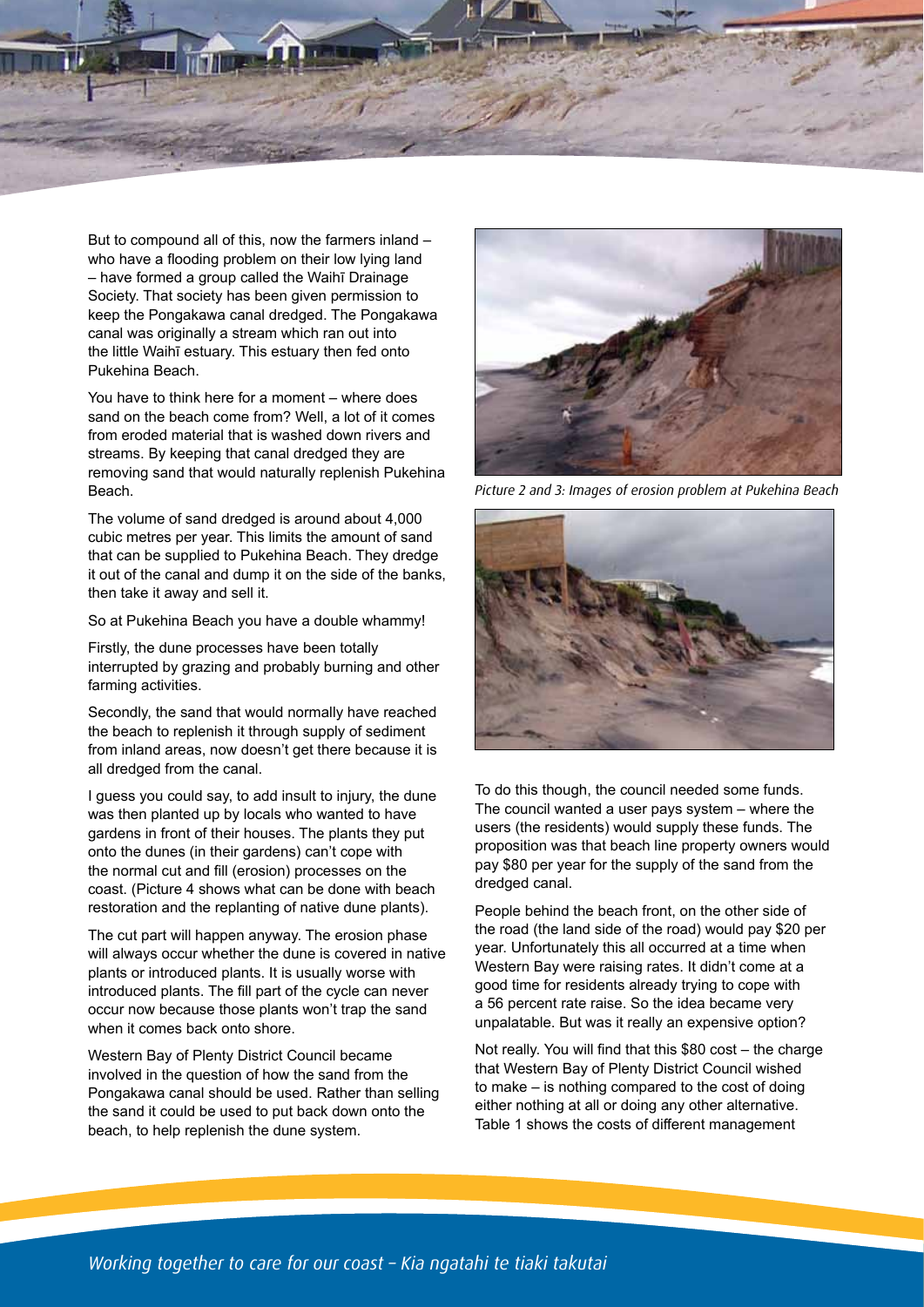

options. Simple dune restoration projects are cheap in comparison with other options. And many of the costs are paid for by Coast Care Bay of Plenty which you would imagine would make this option more attractive to residents concerned about rising rates!" Now this

work has suceeded. The plan is being implemented building on the success of a trial in 2006.

*Below – Picture 4: The transformation of dunes in front of housing with the planting of natives.*



**September 2005:** 3 weeks after the initial storm damage.

**May 2007:** New runners are ready to trap the next lot of blown sand and increase the width of the dune!

*Table 1: Different Coastal Management Options and the various costs and benefits of each. (Source: Coast Care Coordinator, Bay of Plenty 2007)*

|                                                             | <b>Direct Costs</b>         | <b>Maintenance Requirement</b>                                                   | <b>Impact on Beach</b>                                                                                              |
|-------------------------------------------------------------|-----------------------------|----------------------------------------------------------------------------------|---------------------------------------------------------------------------------------------------------------------|
| Simple dune replanting<br>programme with community<br>input | \$10-\$40 per linear m.     | Minimal; perhaps some<br>targeted fertiliser for one or two<br>subsequent years. | Dune and beach increase in<br>width, improving recreation,<br>amenity and function of the<br>improving dune buffer. |
| Dune restoration including<br>educational programmes        | \$25-\$60 per linear m.     | Minimal; perhaps some<br>targeted fertiliser for one or two<br>subsequent years. | Dune and beach increase in<br>width, improving recreation,<br>amenity and function of the<br>improving dune buffer. |
| Dune reshaping and replanting                               | \$250-\$500 per linear m.   | Minimal; perhaps some<br>targeted fertiliser for one or two<br>subsequent years. | Dune and beach increase in<br>width, improving recreation,<br>amenity and function of the<br>improving dune buffer. |
| Seawalls and revetments                                     | \$1500-\$4000 per linear m. | Expensive maintenance or full<br>rebuild required every 20-40<br>years.          | Beach continues to erode,<br>reducing or destroying public<br>access and recreational use.                          |